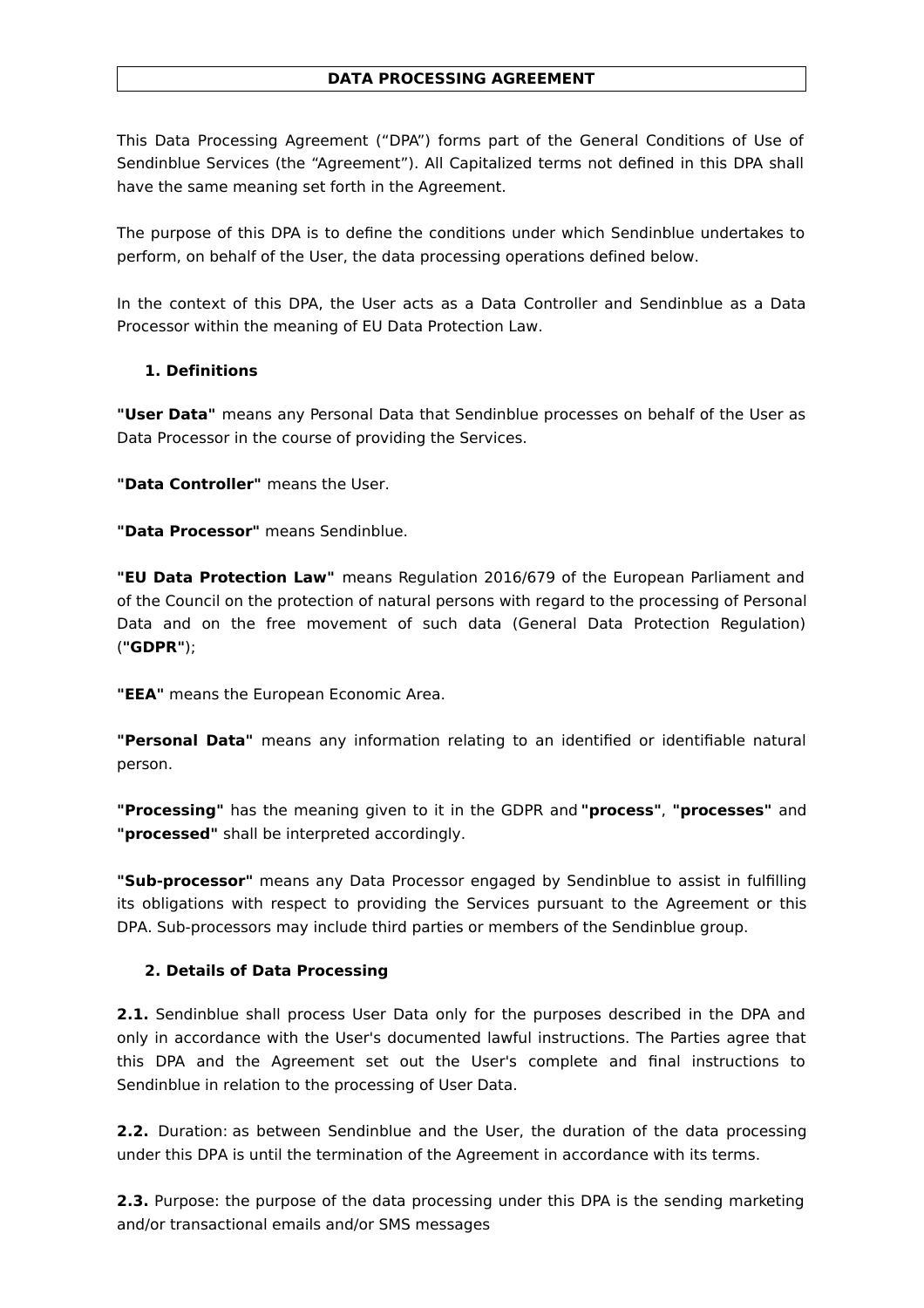**2.4.** The data processing operations carried out by Sendinblue on behalf of the User are defined below:

- Storage of contact listings loaded by the User
- Sending of messages by email or SMS, whether automated or not (including order tracking, order confirmation, newsletters)
- Retention and analysis of email deliverability data
- Retargeting display
- Collection of Unsubscriptions and User Information
- Collection of consents (in case the User uses the Sendinblue form to retrieve contact data from their own site)
- Analysis of email recipient behaviour (monitoring of opening rates, click rates and bounce rates at the individual level).

**2.5.** Categories of data subject: any individual: (i) whose email address is included in the User's distribution list; (ii) whose information is stored or collected via the Services, or (iii) to whom the User sends emails or otherwise engages or communicates with via the Services and more precisely Customers and prospects.

**2.6.** Types of User Data: any type of data determined and controlled by the User in their sole discretion, in the context of its use and setting up of the Services, such as Contact Details (such as email and telephone number);Personal Information (such as first and last name, date of birth, gender); IT information (IP addresses, cookies data).

### **3. The User's Obligations**

**3.1.** If the User is established in the European Union, or if its Distribution List contains Personal Data of European Union member citizens, the User agrees that it shall comply with its obligations as Data Controller under EU Data Protection Law, and in particular:

- that the personal data contained in the files transmitted have been collected and processed in compliance with the applicable regulations;
- that the Users have informed the data subjects in accordance with the applicable rules;
- where appropriate, that the collection and processing have been consented to by the data subjects;
- that the data subjects shall be allowed to exercise their rights in accordance with the applicable rules;
- that the Users undertake that the information will be rectified, completed, clarified, updated or deleted if it is inaccurate, incomplete, ambiguous or out of date, or if the data subject wishes to prohibit its collection, use, communication or storage.

**3.2.** It is specified that the User is solely responsible for managing the retention periods of Personal Data that it uploads onto the Sendinblue platform, and that it is incumbent on him to delete the data as and when its retention period expires. Sendinblue is responsible only for deleting this data at the end of its contractual relationship with the User.

**3.3.** The User undertakes not to include in the distribution lists uploaded onto the platform any Personal Data known as "sensitive" within the meaning of Article 9 of the GDPR.

### **4. Sendinblue's Obligations**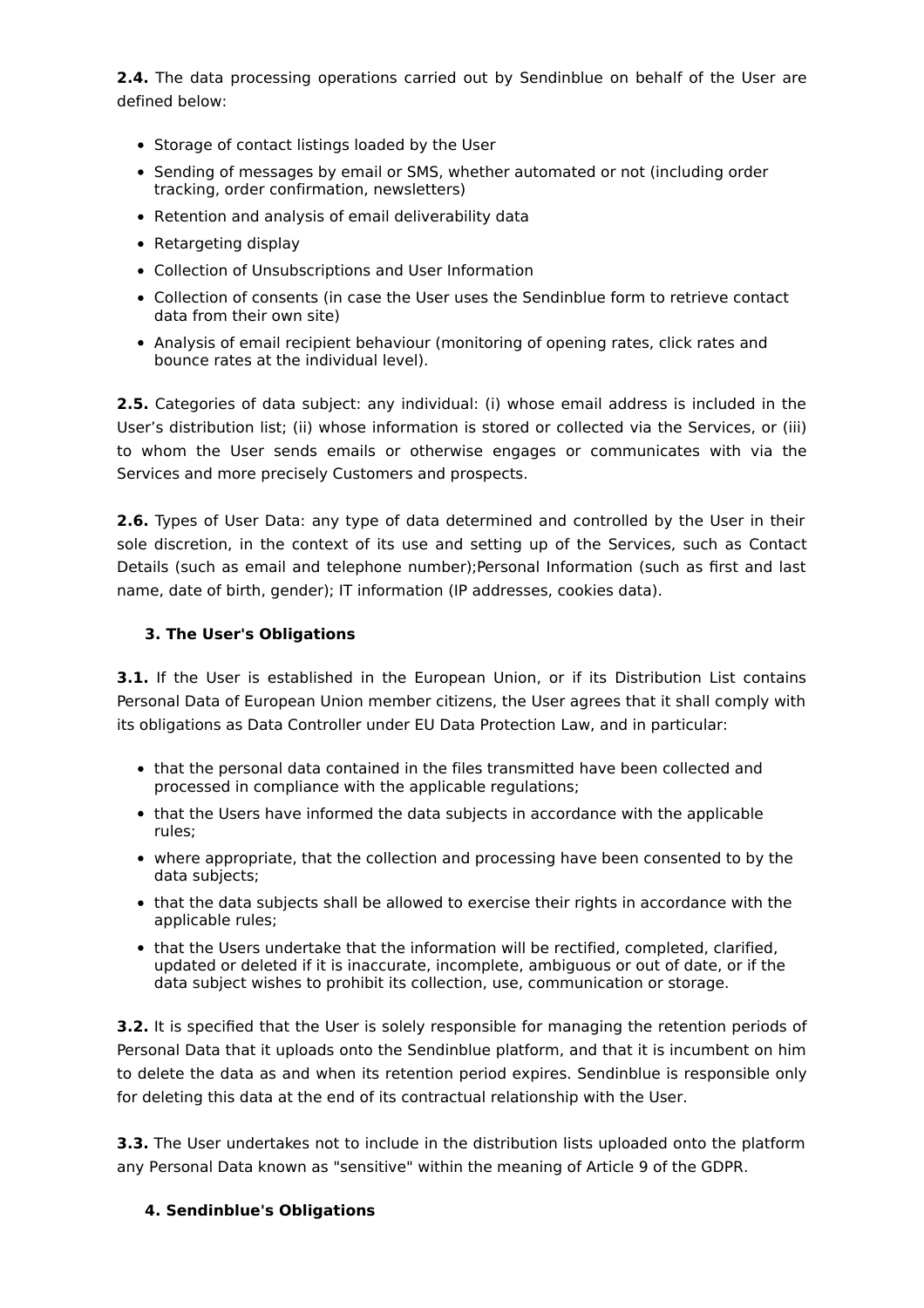**4.1.** Compliance with the User's instructions and regulations.

Sendinblue undertakes to:

- process Personal Data only for the Purpose stated in this DPA;
- process Personal Data in accordance with the instructions of the Controller. If Sendinblue considers that an instruction constitutes a violation of the EU Data Protection law, it shall immediately inform the User;
- guarantee the confidentiality of Personal Data processed under this Agreement;
- ensure that the persons authorized to process Personal Data under this DPA:
	- undertake to respect confidentiality or are subject to an appropriate legal obligation of confidentiality;
	- receive the necessary training in the protection of Personal Data;
- appoint a Data Protection Officer: Jules Jeanroy dpo@sendinblue.com;
- keep a register with a list of the processing operations carried on behalf of the Data Controller, including all the information listed in Article 30 (2) of the GDPR;

**4.2. Security:** Sendinblue undertakes to take all necessary precautions, in respect of the nature of Personal Data and the risks presented by the processing, to preserve the security of Personal Data and in particular, to prevent it from being distorted, damaged or accessed by unauthorized third parties. Sendinblue undertakes in this context to implement appropriate technical and organizational security et and confidentiality measures.

**4.3. Data Breach:** Upon becoming aware of any violation of Personal Data, Sendinblue shall notify the User within 72 hours after becoming aware of it, by notification through the User's customer account or by e-mail to the address , in particular to enable the User, to comply with the obligation provided for in Article 33 of the GDPR.

**4.4. Destruction:** at any time during the performance of the Agreement, the User may access or delete Personal Data processed by Sendinblue directly from their customer account by clicking on the "export button" in its customer account. At the end of the contractual relationship, Sendinblue undertakes, at the User's request, to destroy all personal data, or to return it to the User or another data processor designated by them if technically feasible and within a maximum period of 3 months. The return must be accompanied by the destruction of existing copies in Sendinblue's information systems, unless any applicable law requires their retention. Sendinblue undertakes to provide the User, on request, with proof of such destruction.

### **5. Assistance and audit**

**5.1. Assistance:** to the extent the User is unable to independently access the relevant User Data within the Services, Sendinblue shall (at the User's expense) provide reasonable cooperation to assist the User to respond to any request from individuals or applicable data protection authorities relating to the processing of Personal Data under the Agreement. In the event that any such request is made directly to Sendinblue, Sendinblue shall not respond to such communication directly without the User's prior authorization, unless legally compelled to do so. If Sendinblue is required to respond to such a request, Sendinblue shall promptly notify the User and provide it with a copy of the request unless legally prohibited from doing so.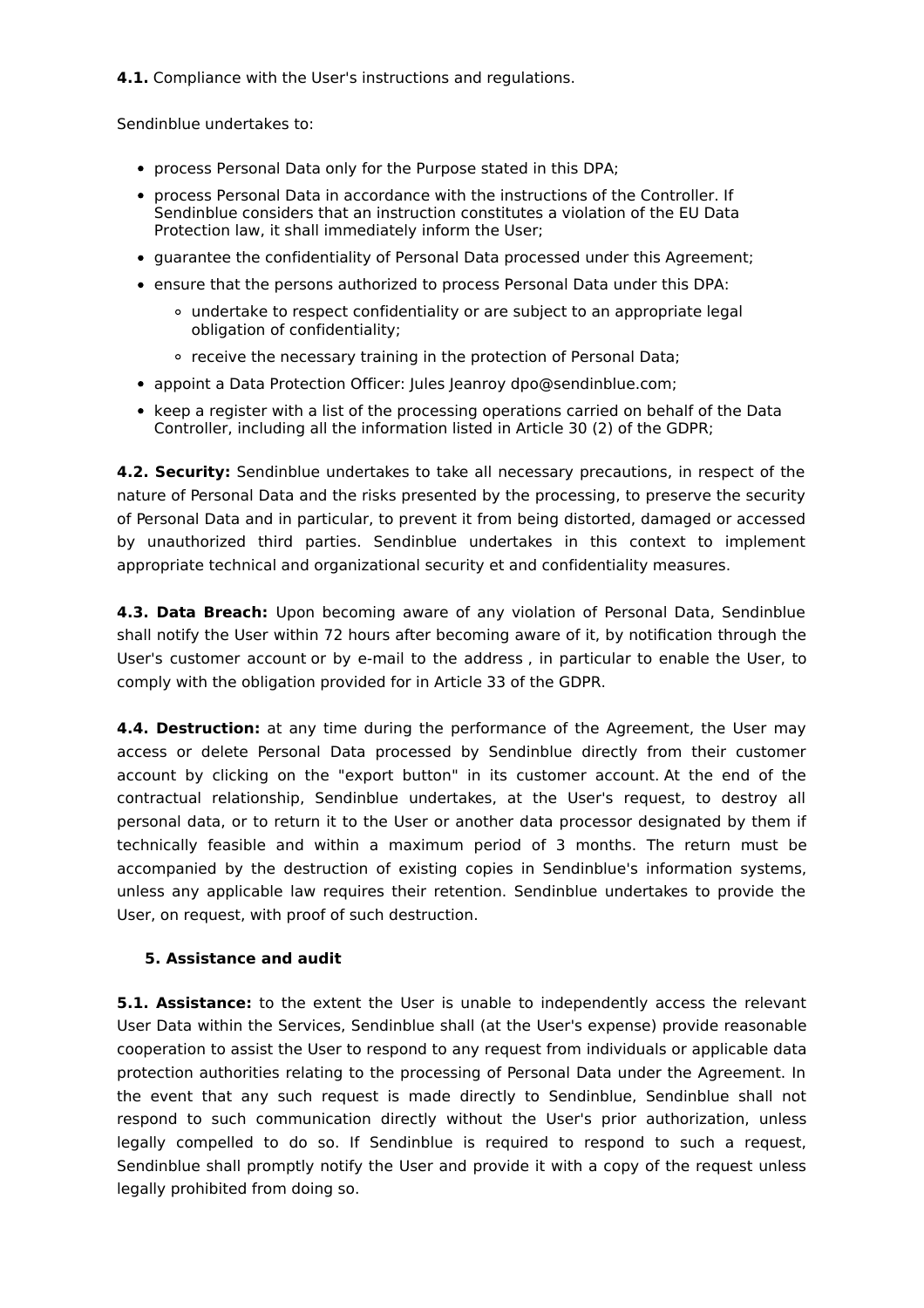**5.2. Audit:** Sendinblue undertakes to provide the User with all the information and documents necessary to demonstrate compliance with the obligations set out in this DPA. Sendinblue authorizes the User or any other external auditor not competing with Sendinblue and mandated by the User, at the User's expense, to inspect and audit its personal data processing activities and undertakes to accede to all reasonable requests made by the User to verify that Sendinblue complied with the contractual obligations imposed by this DPA.

Such audits may take place no more than once (1) per contract year. In all cases, the User must give Sendinblue a minimum notice of thirty (30) days, and the audit must in no case disrupt the ongoing activities of Sendinblue. The audit will be limited to the Personal Data processing activities performed by Sendinblue on behalf of the User, and the User will not be able to access data concerning other Sendinblue customers.

A copy of the audit report shall be provided to Sendinblue free of charge.

# **6. Data transfers and Sub-processing**

**6.1. Authorized sub-processors:** the User is informed, and expressly accepts, that in connection with the performance of the Service under the Agreement, Sendinblue may have recourse to sub-processors, who will have access/process the Personal Data entrusted by the User on their behalf. The list of the relevant processors is available <https://bit.ly/subcontactors-SIB-EN-int>

**6.2. Sub-processors Obligations:** Sendinblue shall: (i) enter into a written agreement with sub-processors imposing data protection terms that require the sub-processor to protect the User Data to the standard required by EU Data Protection Law; and (ii) remain responsible for its compliance with the obligations of this DPA and for any acts or omissions of the sub-processor that cause Sendinblue to breach any of its obligations under this DPA.

**6.3. Changes to sub-processors:** in the event of a modification of the list of its subprocessors, Sendinblue will notify the User by email or by notification through the customer account, and the User will have the possibility to terminate the Agreement in the event of an objection.

It is specified that this notification will include any information relating to possible transfers of Personal Data the EEA.

## **7. Miscellaneous**

**7.1.** This DPA may be amended at any time. All changes are published on Sendinblue's website and brought to the User's attention through the website.

Unless the User terminates the Services by sending a registered letter with acknowledgment of receipt by Sendinblue within thirty (30) days of these changes, the User will be deemed to have accepted the changes.

**7.2.** This DPA has been drafted in several languages. For the purposes of interpreting this DPA, the French version shall prevail.

### **8. Governing Law and Jurisdiction**